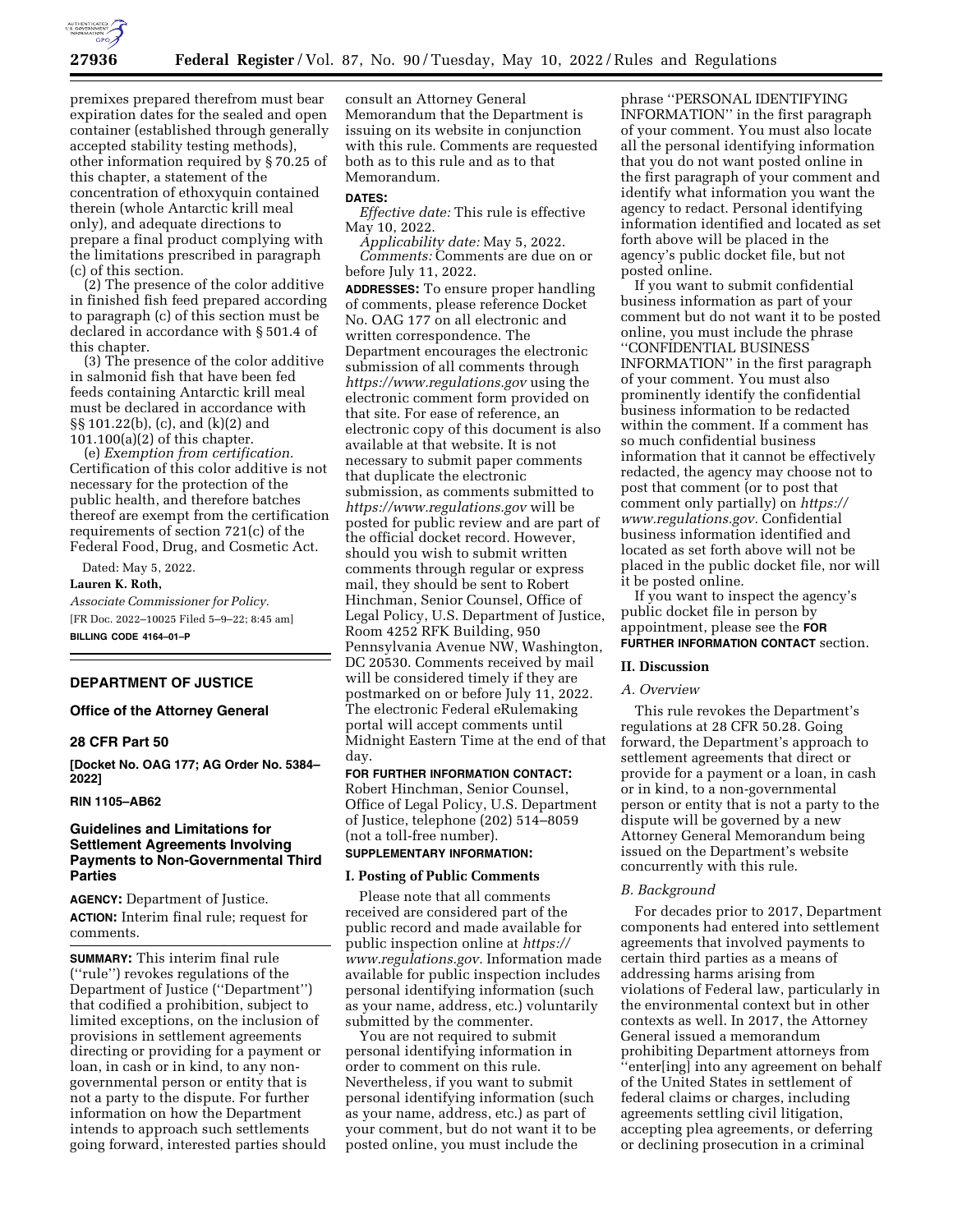matter, that directs or provides for a payment or loan to any nongovernmental person or entity that is not a party to the dispute,'' subject only to certain specified exceptions. Memorandum from the Attorney General, ''Prohibition on Settlement Payments to Third Parties'' at 1 (June 5, 2017) (the ''2017 Memorandum''). Provisions reflecting the 2017 Memorandum were added to the Justice Manual (*[https://www.justice.gov/jm/](https://www.justice.gov/jm/justice-manual) [justice-manual](https://www.justice.gov/jm/justice-manual)*) at sections 1–17.000, 5– 11.105, 9–16.325.

In December 2020, the Department amended its regulations to add a new 28 CFR 50.28, reflecting the prohibition set forth in the 2017 Memorandum ''with certain changes . . . to clarify the scope of the exceptions.'' 85 FR 81409. The Department specified that the prohibition ''applies to all civil and criminal cases litigated under the direction of the Attorney General and includes civil settlement agreements, cy pres agreements or provisions, plea agreements, non-prosecution agreements, and deferred prosecution agreements.'' 85 FR 81410.

### *C. Revocation of 28 CFR 50.28*

After having considered the views of the Department's components and their experience with the regulations at 28 CFR 50.28, the Attorney General has concluded that the regulations at 28 CFR 50.28 are more restrictive and less tailored than necessary and should therefore be revoked.

When used appropriately, agreements providing for payments to third parties are lawful and allow the United States to more fully accomplish the primary goals of civil and criminal enforcement: Compensating victims, remedying harm, and punishing and deterring unlawful conduct.

For example, the harms caused by violations of Federal environmental statutes, including harms to communities affected by environmental crime, can be difficult to redress directly in particular cases. In such circumstances, the Environment and Natural Resources Division has previously relied upon supplemental environmental projects to help achieve an enforcement action's goals. Such projects further the aims of Federal environmental laws the Justice Department is responsible for enforcing by remedying the harms to the communities most directly impacted by violations of those laws. For this reason, they are particularly powerful tools for advancing environmental justice.

In revoking 28 CFR 50.28, the Department is not departing from the principle that the goals of settlements

include compensating victims, redressing harms, and punishing and deterring unlawful conduct. 85 FR 81409. But policies in service of this principle have traditionally been addressed through memoranda from Department leadership rather than through regulations. The Department is therefore revoking 28 CFR 50.28 in its entirety, and the Attorney General is concurrently issuing a new Memorandum setting forth the Department's policy going forward. That Memorandum also directs that the current provisions of the Justice Manual at sections 1–17.000, 5–11.105, and 9– 16.325 be revised to conform to the new policy.

### **Regulatory Certifications**

### *A. Administrative Procedure Act*

This rule relates to a matter of agency management or personnel and is a rule of agency organization, procedure, or practice. As such, this rule is exempt from the usual requirements of prior notice and comment and a 30-day delay in effective date. *See* 5 U.S.C. 553(a)(2), (b), and (d). The rule is effective upon signature. In its discretion, the Department is seeking postpromulgation public comment on this rulemaking.

### *B. Regulatory Flexibility Act*

An analysis under the Regulatory Flexibility Act was not required for this rule because the Department was not required to publish a general notice of proposed rulemaking for this matter. *See* 5 U.S.C. 601(2), 604(a).

### *C. Executive Orders 12866 and 13563— Regulatory Review*

This rule has been drafted and reviewed in accordance with section 1(b) of Executive Order 12866, ''Regulatory Planning and Review,'' and section 1(b) of Executive Order 13563, ''Improving Regulation and Regulatory Review.''

This rule is ''limited to agency organization, management, or personnel matters'' and thus is not a ''rule'' for purposes of review by the Office of Management and Budget under section 3(d)(3) of Executive Order 12866. Accordingly, this rule has not been reviewed by the Office of Management and Budget.

# *D. Executive Order 12988—Civil Justice Reform*

This regulation meets the applicable standards set forth in sections 3(a) and 3(b)(2) of Executive Order 12988, ''Civil Justice Reform.''

#### *E. Executive Order 13132—Federalism*

This rule will not have substantial direct effects on the States, on the relationship between the National Government and the States, or on the distribution of power and responsibilities among the various levels of government. It is a rule of internal agency practice and procedure. Therefore, in accordance with Executive Order 13132, ''Federalism,'' the Department has determined that this rule does not have sufficient federalism implications to warrant the preparation of a federalism summary impact statement.

### *F. Unfunded Mandates Reform Act of 1995*

This rule will not result in the expenditure by State, local, and tribal governments, in the aggregate, or by the private sector, of \$100 million or more (adjusted annually for inflation) in any one year, and it will not significantly or uniquely affect small governments. Therefore, no actions are necessary under the provisions of the Unfunded Mandates Reform Act of 1995, 2 U.S.C. 1501 *et seq.* 

#### *G. Congressional Review Act*

This rule is not a major rule as defined by the Congressional Review Act, 5 U.S.C. 804. This action pertains to agency management, personnel, and organization and does not substantially affect the rights or obligations of nonagency parties. Accordingly, it is not a ''rule'' as that term is used in the Congressional Review Act, 5 U.S.C. 804(3)(B), (C), and the reporting requirements of 5 U.S.C. 801 do not apply.

### *H. Paperwork Reduction Act of 1995*

This final rule does not impose any new reporting or recordkeeping requirements under the Paperwork Reduction Act of 1995, 44 U.S.C. 3501– 3521.

# **List of Subjects in 28 CFR Part 50**

Administrative practice and procedure.

Accordingly, for the reasons set forth in the preamble, and by virtue of the authority vested in me as Attorney General, including 5 U.S.C. 301 and 28 U.S.C. 509, 510, part 50 of title 28 of the Code of Federal Regulations is amended as follows:

### **PART 50—STATEMENTS OF POLICY**

■ 1. The authority citation for part 50 continues to read as follows:

**Authority:** 5 U.S.C. 301; 18 U.S.C. 1162; 28 U.S.C. 509, 510, 516, and 519; 42 U.S.C.